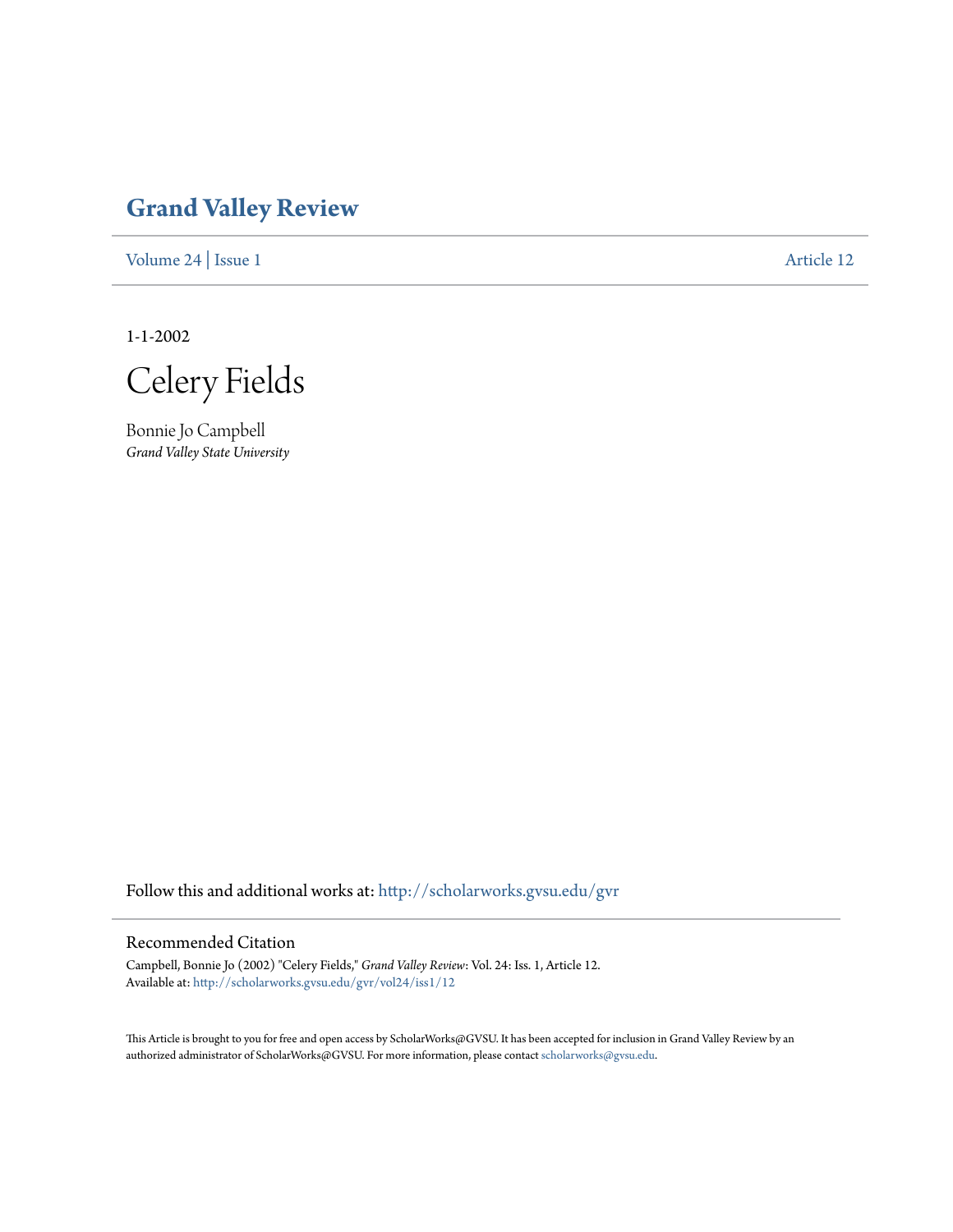*Bonnie Jo Campbell* has been a visiting professor in the Department of Writing and is now living in Kalamazoo, Michigan. "Celery Fields" appeared in *Women* & *Other Animals.* published by University of Massachusetts Press in rggg.

## **Celery Fields**

The police called as Georgina was swallowing her last bite of plain Cheerios with skim milk. "Ma'am, do you own a white Ford pick-up?" Georgina didn't think of herself as a ma'am. "That's my husband's truck," she said. That's the truck that cost half as much as this house, she thought, the truck he'd bought without consulting her. Georgina stared into her empty bowl and clicked the clear-polished nails of her free hand on the polyurethane tabletop. As a kid she'd eaten at a varnished pine table that softened when anything wet spilled on it. "My husband's not here."

Andy was supposed to be out with his brother cutting firewood for their dad. On Saturdays, if he wasn't pouring cement, Andy usually did something with his brother. In late November they'd clip on their licenses and go deer hunting, which meant they hunkered in a dark field with a hundred other orange-clad men until the sun rose, and then they went to a chain restaurant near the game preserve and ate a lot of fried meat. At other times they'd go fishing or attend outdoors shows or gun shows at Wings Stadium. Georgina spread her fingers out on the table; for a moment she was surprised that her nails were clean.

"The truck's bogged down on some private property," said the cop, "and the owner called to complain. Your husband might want to tow it himself right away, save everybody else the trouble."

Andy had left some kind of caramel pastry here. Georgina pulled the box toward herself across the table until she could see through the plastic window. She didn't care what Andy ate during the day. Let him eat his deep-fried doughnuts and vending machine cashews. Let him pour maple-flavored corn syrup over his fucking Greek restaurant breakfast sausages. But he didn't have to bring this shit into the house to tempt her.

"Thank you, sir. I appreciate it," she said. According to the cop's directions, Andy's truck probably wasn't more than a half-mile from the house where Georgina had lived until she was fifteen. The old neighborhood had been run down, and the road along the river had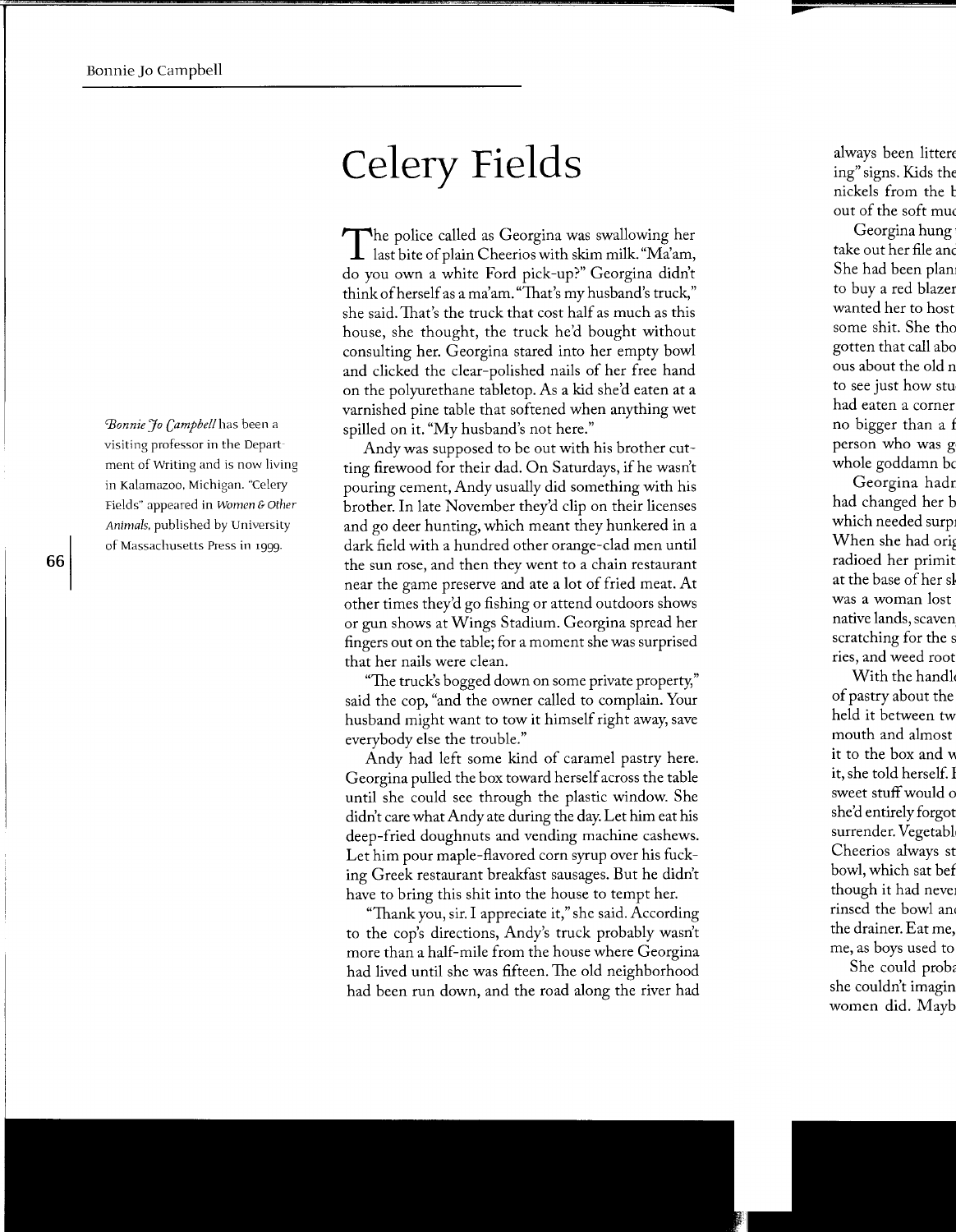always been littered with trash despite "No Dumping" signs. Kids there, including Georgina, had earned nickels from the bait shop by digging nightcrawlers out of the soft muck.

Georgina hung up the phone and resisted an urge to take out her file and further clean and smooth her nails. She had been planning to get her hair trimmed today, to buy a red blazer, and to visit her sister-in-law who wanted her to host a party to sell candles or lingerie or some shit. She thought about pretending she'd never gotten that call about the truck, but she'd become curious about the old neighborhood, and besides she'd like to see just how stuck Andy had gotten himself. Andy had eaten a corner piece out of the pastry, a rectangle no bigger than a folded-up paycheck. Why would a person who was going to eat only that much buy a whole goddamn box?

Georgina hadn't eaten pastry in years. Dieting had changed her body into an efficient machine, one which needed surprisingly few calories to sustain itself. When she had originally cut her rations, her stomach radioed her primitive brain-the oldest, grayest part, at the base of her skull—and sent the message that she was a woman lost from her tribe, banished from her native lands, scavenging on hillsides in years of drought, scratching for the sustenance of wildflower seeds, berries, and weed roots.

With the handle of her cereal spoon, she cut a piece of pastry about the same size as the missing piece. She held it between two fingers and moved it toward her mouth and almost bit down, but instead she returned it to the box and wiped her hands on her jeans. Stop it, she told herself. But she wondered if biting into that sweet stuff would open up an alternative universe, one she'd entirely forgotten. Maybe it would be a universe of surrender. Vegetables and rice cakes never surrendered. Cheerios always stood up to her in the white china bowl, which sat before her now looking very empty, as though it had never contained cereal or anything. She rinsed the bowl and the spoon and put them both in the drainer. Eat me, the pastry cried from the table, bite me, as boys used to say in the neighborhood.

She could probably eat more if she exercised, but she couldn't imagine herself bouncing around the way women did. Maybe martial arts. Gardening would

have worked, but Andy didn't want her tearing up any part of the lawn. He claimed it would interfere with his underground sprinkler system. She went into the attached garage and started up her Volkswagen Golf. Georgina had thought she, not Andy, would be the first to get a new vehicle, since hers was ten years old with some rust on the rear body panels, and yet, something stopped her from giving up a car that still ran well. In another year or two, her car would look at home in the old neighborhood, parked in a dirt driveway, next to a sagging front porch on which an unshaven man in a sleeveless undershirt lounged on a torn and disheveled couch.

As she backed into the street, away from her vinyl-sided, white-trimmed white house, the perfect blackness of tarred and curbed driveway poured out in front of her. Covering the land between house and driveway was Andy's sacred green, uninterrupted by bush, flower, or weed. The garage door rolled toward the ground. From somewhere out of sight Georgina heard the buzz of chain saws and diesel motors; she smelled the burning oil of twostroke engines, of men clearing the way for another house like hers, of bulldozers shoving felled trees to the back of one hundred-by-two hundred foot building lots. There was so much development around here; everybody wanted to live in these gently curving rows of tidy and respectable prefabricated homes.

In a field near the river, Mexicans with machetes trudged north along the rows, the muck closing around their feet with each step so their rubber boots became as weighted as balls and chains. The men hacked with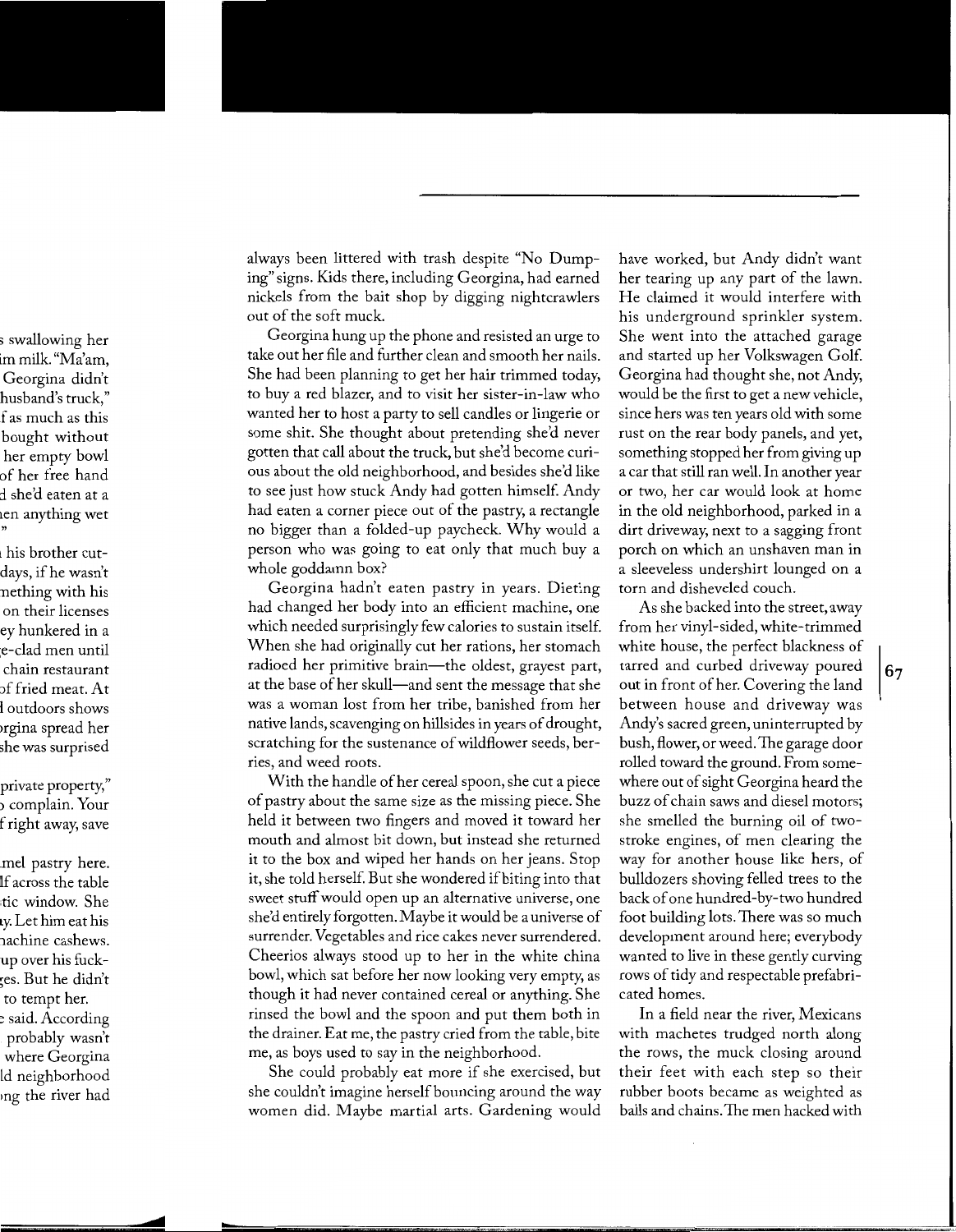knives as long as their forearms and tossed heads of celery, half as thick as they were high, into the wagon that rolled beside them. The sweet peppery fragrance of celery leaves and seeds poured into Georgina's car through open windows and became so strong that she had to stop and park. Her granny used to grow a patch of celery behind the barn and she'd told Georgina about the old days, when the farmers grew acres and acres of the best celery in the world right here. Georgina wished Granny could see this. Along with the other old neighbor ladies, her granny had worked most of her springs planting seeds, and her summers placing bleach-boards against each plant to block the sun and make the celery grow anemic pale, the way people liked it in New York and Chicago. The black-haired men in boots, jeans, and straw cowboy hats moved steadily away, abreast one another, shouting in Spanish, slashing and tossing, synchronized in a harvest line dance.

When Georgina no longer could hear the men's voices or make out their hands and necks, she shifted into first. For half a mile, celery heads grew on either side of the road, green columns which, after all these years, had somehow thrust upward from their roots with enough force to displace the heavy soil. After her granny died, Georgina, who was ten, had asked her mother why nobody grew celery anymore. Georgina's mother told her that the soil was finally used up, once and for all, and that was why the fields lay weedy and uncultivated, including the little garden plot behind their barn.

The houses beyond the fields were exactly as Georgina remembered-simple, small, peeling-paint houses built on concrete block foundations or on slabs poured atop mounds of slag landfill, above yards low enough to flood after a big rain. Georgina slowed to pass a driveway where four children with dirt-smeared legs played a game of running and hand-slapping. Even with Andy's sprinkler system and fertilizer, her new west side lawn didn't stay lush like these yards, fed by a watertable not more than a foot below the surface.That watertable explained everything about this place, why the celery grew, why the earth used to heave behind her old house, where one month there might be a valley a foot deep and the next month there'd be a little hill, and why Andy's truck, when she reached it, was mired nearly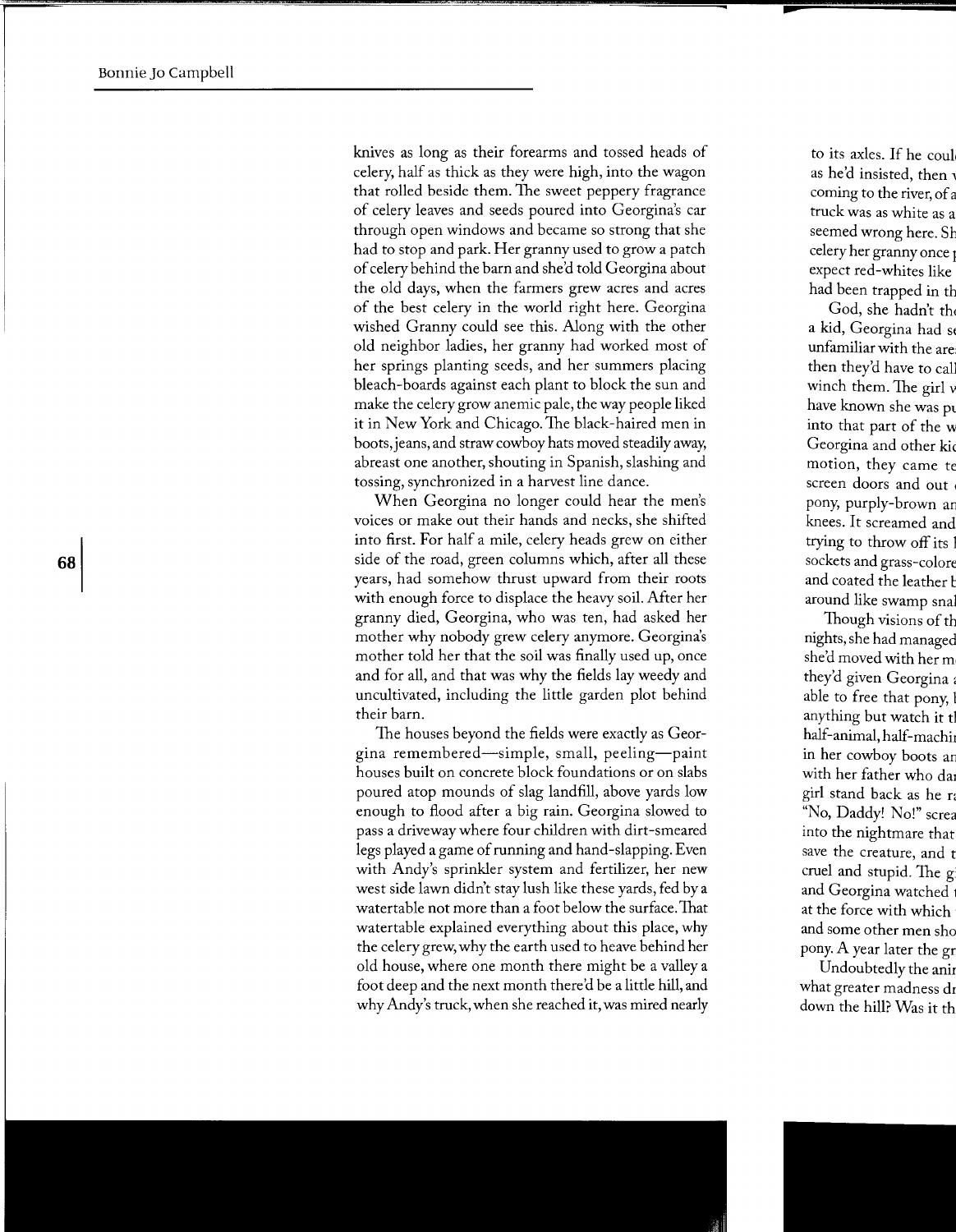to its axles. If he couldn't live without the new truck as he'd insisted, then why had he risked the thing by coming to the river, of all places, to get firewood? Andy's truck was as white as a wedding cake, a pure color that seemed wrong here. She'd expect green-whites like the celery her granny once protected from the sun, and she'd expect red-whites like the crazy eyes of that pony that had been trapped in the mud a decade ago.

God, she hadn't thought of that pony in ages. As a kid, Georgina had seen cars stuck when older kids unfamiliar with the area would park and make out, and then they'd have to call their parents or a tow truck to winch them. The girl who lived up on the ridge must have known she was pushing her luck riding her pony into that part of the woods after spring rains. When Georgina and other kids on the street heard the commotion, they came tearing through their patched screen doors and out of their weedy backyards. The pony, purply-brown and sweating, had sunk past its knees. It screamed and tossed its neck in the air as if trying to throw off its head. Its eyes rolled back in its sockets and grass-colored foam poured out of its mouth and coated the leather bridle and reins which whipped around like swamp snakes.

Though visions of the pony used to keep her awake nights, she had managed not to think of the animal since she'd moved with her mom out of the neighborhood. If they'd given Georgina a chance, she might have been able to free that pony, but back then she hadn't done anything but watch it thrash and listen to its screams, half-animal, half-machine. The girl had run up the ridge in her cowboy boots and leather fringe and returned with her father who dangled a shotgun. He made the girl stand back as he raised the gun to his shoulder. "No, Daddy! No!" screamed the girl. Georgina woke into the nightmare that the man wasn't even trying to save the creature, and that people up the ridge were cruel and stupid. The girl in fringe covered her eyes, and Georgina watched the ash-faced hill farmer buck at the force with which the shot left the gun. Later he and some other men shoveled a mound of dirt over the pony. A year later the ground was level again.

Undoubtedly the animal had gone a little mad—but what greater madness drove that man to bring his gun down the hill? Was it the same thing that made Andy drive his thirty-five thousand dollar truck into the mud? Nights after the hill farmer shot the pony, Georgina had devised plans for pulling it out alive, using ropes and winches, blockand-tackles, devices which could lift that pony straight into the air, maybe in a hammock made of her bed sheets. The muck would have released the pony if they'd worked it. Why had the man been so anxious to sacrifice the creature that he didn't even ask the river people for help?

Georgina pulled off the road alongside a drainage ditch and the car tilted sideways. She wished she had brought Andy's pastry and given it to the dirty children back there-if they were like her, they'd have torn it apart with their hands and chewed it with their mouths open as they shouted to one another. When she got out of the car, she saw that if she'd pulled a few inches farther off the road, the car might have fallen into the ditch. She crossed the road toward the woods and the truck. If this were March instead of September, the rigid, spiked cradles of skunk cabbage flowers would be poking up from the mud. Were this May, the leaves of the skunk cabbage would have unfurled as fresh and green as that celery. Georgina used to bend down and smell the skunk cabbage each spring, and now she remembered it like the stink of her own sweat before she'd ever used deodorant. In the summer she had roamed the cool woods, gnawing wild onion and the roots of wild ginger. Andy's double rear tires had crushed a stand of jewel weed blossoming at the edge of the road. If this were late September instead oflate August, she would touch the orange pods of the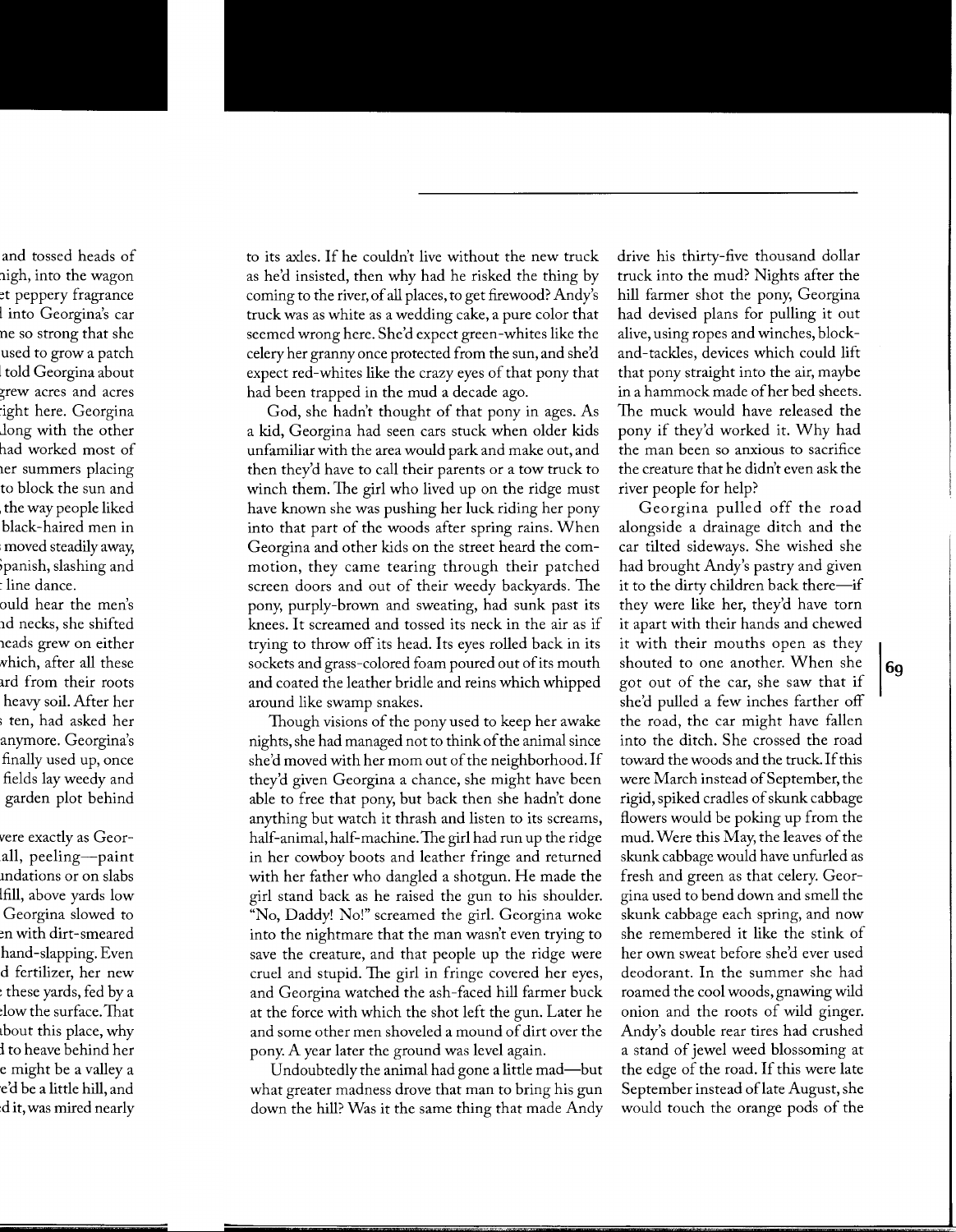jewel weed, and they would explode against her fingers. In addition to celery, Georgina's granny used to grow tomatoes, cucumbers, and muskmelons in the black dirt behind their old house.

Four-wheel drive had apparently done Andy no good with all four wheels buried. Maybe that's why the cops called the house—if the truck had been easy to tow, somebody would have towed it already. Andy deserved to be stuck if he was here trying to steal from somebody else's land; he deserved to be stuck for thinking these people wouldn't stop him from taking their wood. And yet Georgina couldn't help but think she should at least try to free the truck, to make up for not rescuing the pony. On the other side of the truck, three men stood in the driveway of an asbestosshingled house painted the color of lime sherbet. One was old and bald and small-headed and two were about Georgina's age and wore baseball caps. Their property was built up unevenly, several feet higher at one side of the concrete block foundation. A full-length crack in the front picture window was held steady with duct tape. Beside the driveway sat a trailer made out of the back end of a pickup, rusted and filled with split wood, one of its tires flat. Andy's truck with its clean white panels and black wheels looked like a spaceship in contrast. It had sunk low enough that Georgina hardly had to step up to get inside.

Everybody Georgina remembered from this neighborhood had been a mutant of some kind, malformed or marked, as if nature loved each so much she couldn't let him look like anybody else. Look at that old man standing in the driveway with the tiny head, hardly enough room in that head for a regular brain. Georgina's mother, a pale-haired mammoth of a woman, used to have a mole on the side of her neck, a great protuberance that looked as though it might grow into a second illegitimate child, a sister for Georgina. When they'd moved away, the first thing Georgina's mother had done was get that mole removed. Delbert, a boy with whom Georgina waited for the school bus, had a raspberry-colored birthmark covering half his face. The woman next door was confined to a wheelchair; a long, unpainted ramp led to the front door, its boards coming loose, regularly stranding the woman partway so she had to holler for help from her six children. After her granny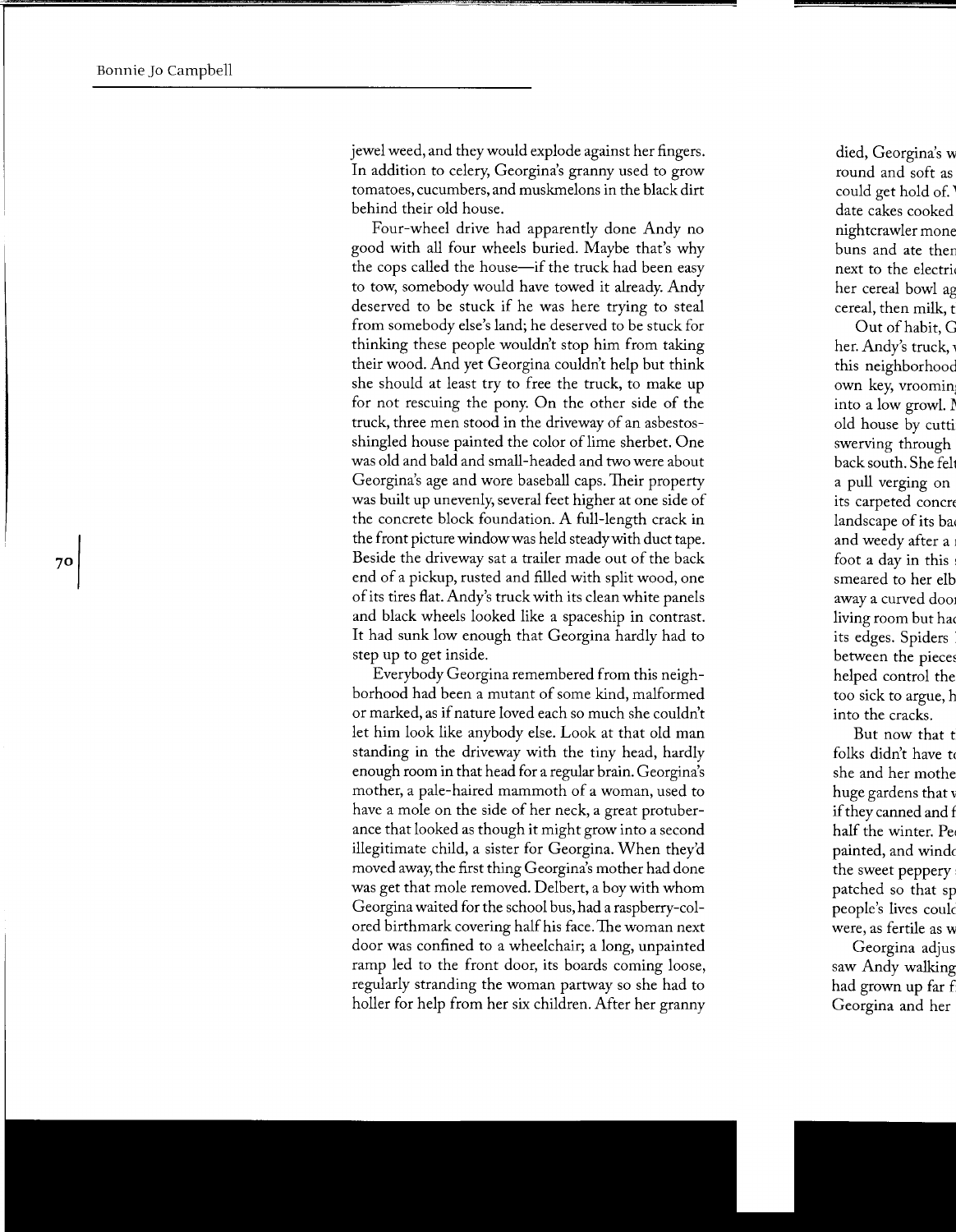died, Georgina's whole body had become a mutation, round and soft as a tumor from eating any food she could get hold of. Without Granny's yellow cakes and date cakes cooked with coffee, Georgina spent all her nightcrawler money on cream-filled cookies and honey buns and ate them right outside the store, standing next to the electric meters. In the morning she filled her cereal bowl again and again, with sugar-flavored cereal, then milk, then more cereal.

Out of habit, Georgina pulled the seat belt around her. Andy's truck, which cost more than the houses in this neighborhood, started easily with a turn of her own key, vrooming at first, then slowing and idling into a low growl. Maybe Georgina could drive to her old house by cutting a new trail through the woods, swerving through trees along the river, then turning back south. She felt an inclination toward the old place, a pull verging on homesickness for the solid feel of its carpeted concrete floors, the lumpy and changing landscape of its backyard, her granny's garden, sodden and weedy after a night of rains-some weeds grew a foot a day in this soil, Granny had complained, mud smeared to her elbows. Some previous owner had cut away a curved doorway between their kitchen and the living room but had never smoothed it out or plastered its edges. Spiders had built webs there in the spaces between the pieces of sheetrock. Granny said spiders helped control the flies, but after her granny became too sick to argue, her mother used to spray insecticide into the cracks.

But now that the celery was growing here again, folks didn't have to leave this neighborhood the way she and her mother had. People could plant and tend huge gardens that watered themselves from below, and if they canned and froze, the vegetables could feed them half the winter. People's houses could be cleaned and painted, and windows could be thrown open to let in the sweet peppery smell. Plaster and drywall could be patched so that spiders were relegated to attics, and people's lives could be made lush the way they once were, as fertile as when her granny worked the celery.

Georgina adjusted the rearview mirror and in it saw Andy walking toward her from the road. Andy had grown up far from the river, in the neighborhood Georgina and her mother moved to when Georgina

was fifteen, a neighborhood like the one she lived in now, where the ranch houses had decorative shutters, aluminum or vinyl siding, and attached garages. Georgina first had made out with Andy in his father's car, and then they'd had furious sex at every opportunity in his parents' paneled basement. Once he had torn her shirt in his hurry to undress her. She'd told herself he was passionate, but she knew now that he was devouring her the way she used to eat those cheap pastries she bought with her nightcrawler money, without even tasting them.

She turned to watch Andy lumber toward her, his boots sinking with each step. Georgina's white tennis shoes were still clean as they stretched for the pedals. She hadn't bogged down as she walked, partly because she was lighter than Andy, but also because she knew how to place her feet on this kind of mud. Andy saw nothing in this neighborhood but wood to steal and, in November, deer to shoot at. Outside Georgina's bedroom window, the deer used to travel through the morning fog like the starved ghosts of ponies, alone or in families, on their way to drink at the river. The deer were the food of last resort. In or out of season, a person shot one if he needed the meat and dressed it out on his own kitchen table. For Andy's ignorant selfishness, the mud would swallow him.

The truck windows were rolled up, and Georgina locked the doors with the automatic button as Andy reached her. He pulled on the door handle, but Georgina looked away and fiddled with the radio, turning channels until she found a female voice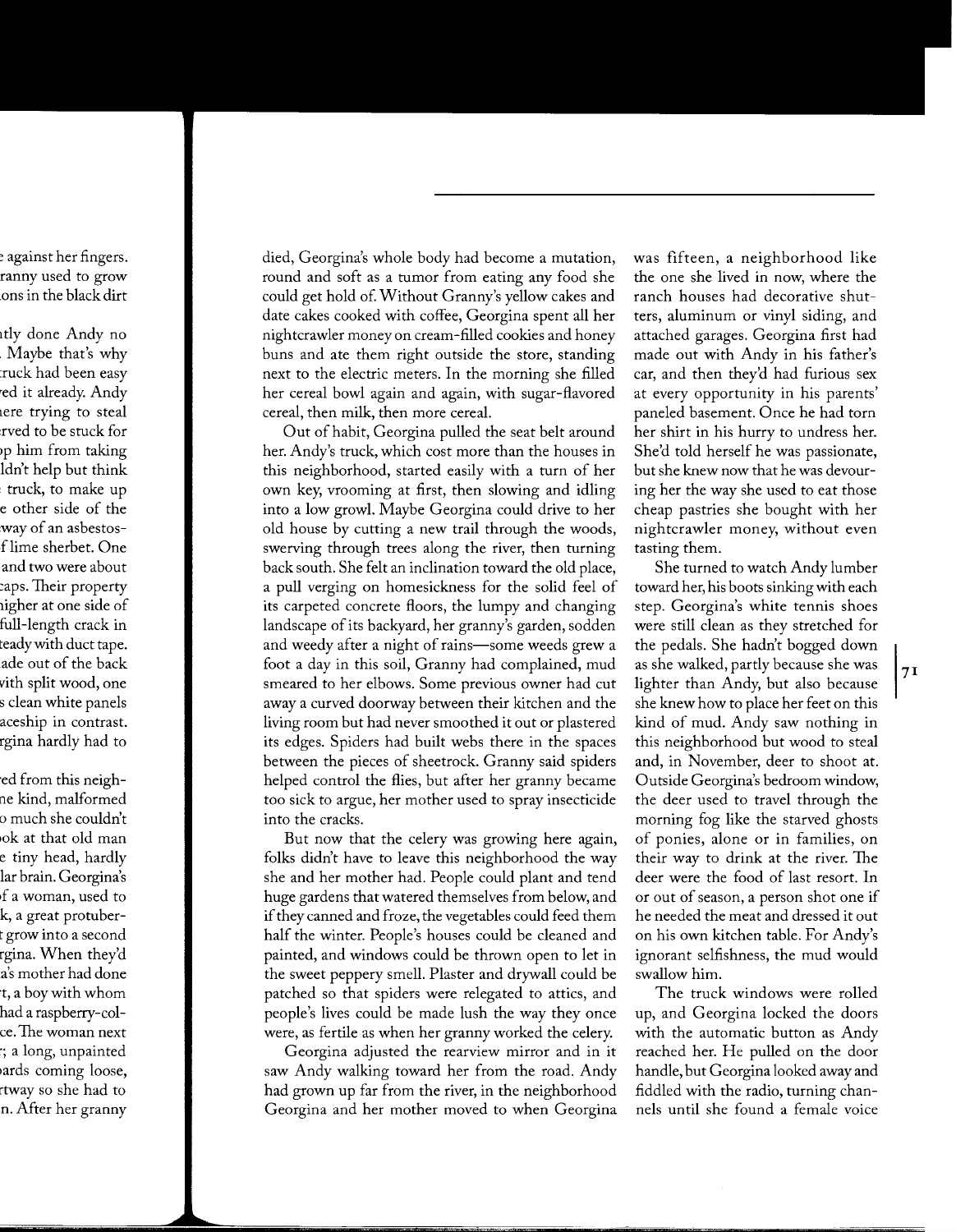wailing on a country station. Georgina turned up the volume loud enough that she couldn't hear Andy, and she put her finger on top of the door lock button each time he inserted his key and tried to turn it. Georgina watched the mouth she had not been able to stop kissing in that basement rec room and on a honeymoon hotel bed in Mexico. The mouth shouted, barely audible above the radio, "Let me in the goddamn truck. You're gonna get it stuck worse."

At their wedding reception, she and Andy had fed each other mouthfuls of a three-tiered wedding cake that Georgina had chosen from among a hundred nearly identical designs. Then they'd returned to their table, each with a single tower of pure white cake. Georgina ate her own piece, scraped the plate and licked the fork, while Andy ate about half of his and ignored the rest. When he later clunked the plate with a beer glass, his remaining cake toppled and lay collapsed.

Georgina looked straight ahead toward the river as she shifted into first, what Andy called "crawl," what the men from this neighborhood called "swamp gear." The wheels all began to spin beneath' her.

Andy's face grew red outside the window. Georgina jammed the big knob into second gear. The wheels spun faster, and Georgina felt the truck sink. As she shifted into third, Andy began pounding on the glass with both fists. In his crybaby desperation he looked like an even bigger man than he was. Just over a year ago, in his rented tuxedo, he had picked up Georgina in her dolly lace and, to the cheers of his brother and friends, carried her squealing out to the parking lot, slung over his shoulder like something he'd shot up north. Now mud from the front tires flew all over him, up his big left arm, onto his cheek, like cake raining on him, a crazy chocolate cake tossed handful after handful by some dirty, bad-ass bride.

Georgina looked over her shoulder and saw a policeman at the edge of the road, slim-hipped with his arms crossed over his chest, probably the guy who'd called her "ma'am." Andy's little brother appeared beside the cop, his mouth hanging open as usual, his monkey arms dangling. No doubt Andy's brother intended to pull this truck out with his own truck. They'd had it all figured out, except they hadn't counted on Georgina showing up. She shifted into fourth at four thousand